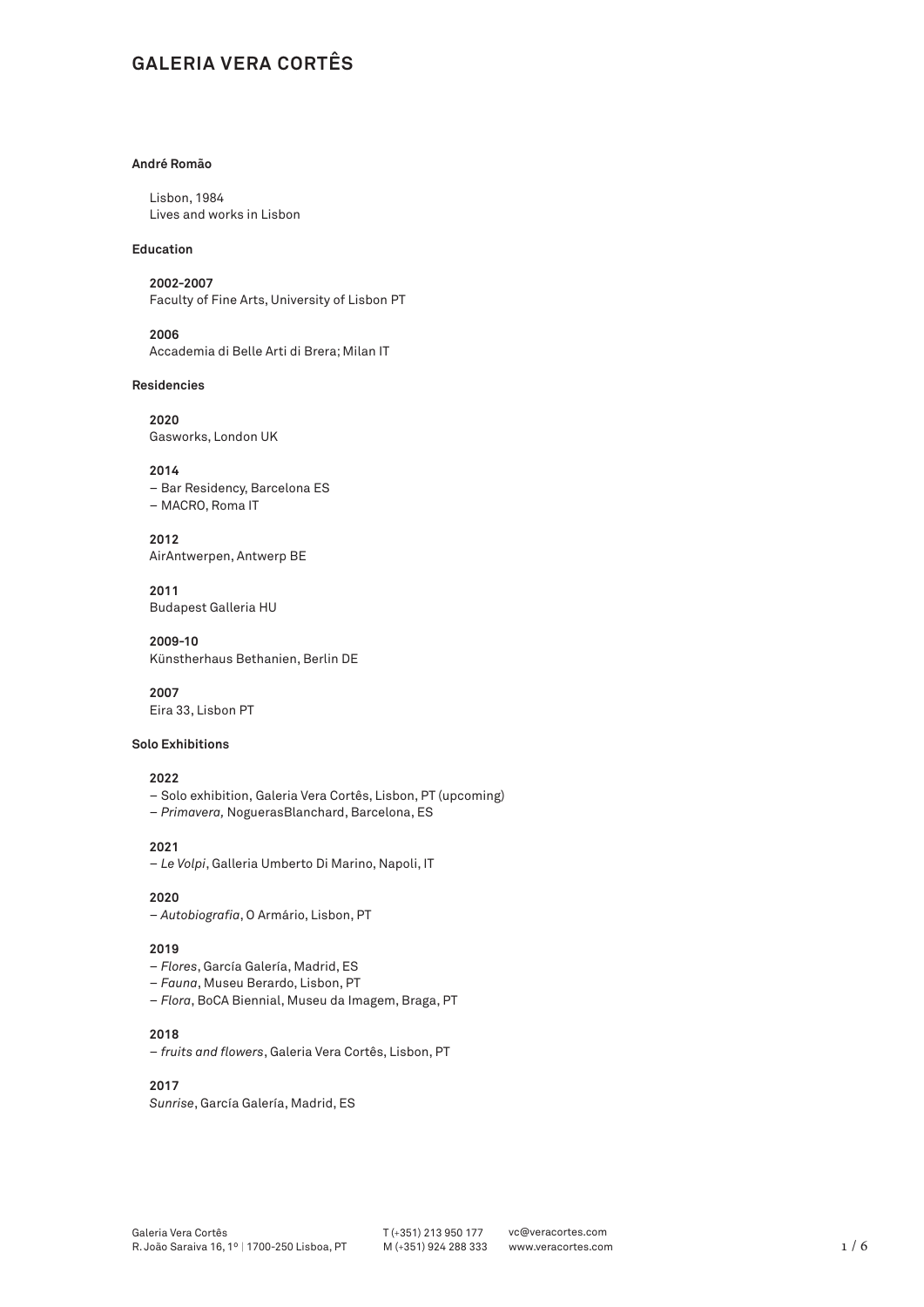- *The Monster Dresses in Mirrors*, Syntax, Lisbon, PT
- *1977/1981,* curated by MAAT, Kunstraum Botschaft, Berlin, DE

#### **2015**

- *Vessels,* García Galería, Madrid, ES
- *Restless,* Vera Cortês Art Agency, Lisbon PT
- The Green Parrot, Barcelona ES

## **2014**

- *A Nervous Smile*, MACRO Museo d'Arte Contemporanea, Roma IT
- *Vintage drawings & current graphic works* (with Pedro Barateiro, Ricardo
- Valentim), Ermida, Lisboa PT
- – *Sereia* (with Ana Manso), Museu Nogueira da Silva, Braga PT

## **2013**

*Golden masks hide decomposing bodies*, Galeria Baginski, Lisbon PT

## **2012**

- *De Sokkel*, Middleheim Museum, Anwerp BE
- *The Dancing Plague*, Parkour, Lisbon PT
- *Capitólio* (with Nuno da Luz, Old School at Teatro Praga, Lisbon PT

## **2011**

*Barbarian poems*, Galleria Umberto di Marino, Naples IT

#### **2010**

- *The Pavillion of Progress / The Pavilion of Fall*, Galeria Baginski, Lisbon PT
- *Uma Cortina de Fumo / Mármore e Vidro* (with Pedro Neves Marques, cur. João Pinharanda), Museu da Electricidade, Lisbon PT
- *The Vertical Stage*, Künstlerhaus Bethanien, Berlin DE
- *Everything lasts forever* (cur. Adriano Pedrosa), Solo Projects Arco, Madrid ES
- *The Winter of (our) Discontent* (cur. João Mourão and Luís Silva),
- Kunsthalle Lissabon, Lisbon PT

## **Group Exhibitions (Selected)**

#### **2022**

- – *Do animals go to heaven?*, Chiesa del Purgatorio, Matera, IT
- – *Specific Objects Works from the Figueiredo Ribeiro Collection Part 1,*

Curated by Ana Anacleto and João Silvério, MIAA, Museu Ibérico de Arqueologia e Arte de Abrantes, PT

#### **2021**

– *Liverpool Biennial 2021. The Stomach and the Port,* curated by Manuela Moscoso, Liverpool, UK

#### **2020**

- – *Um oásis ao entardecer (An oasis at sunset) EDP Foundation Awards 20th Anniversary,* curated by Inês Grosso and Rosa Lleó, MAAT; Lisbon, PT
- – *André Romão + João Queiroz,* Galeria Vera Cortês, Lisbon, PT
- – *Nuovo Cinema Galleria*, curated by Orsola Vannocci Bonsi, Galeria Vera Cortês, Lisbon, PT
- *Presente Contínuo: Aquisições recentes da coleção Norlinda e José Lima,*  Centro de Arte oliva, São João da Madeira, PT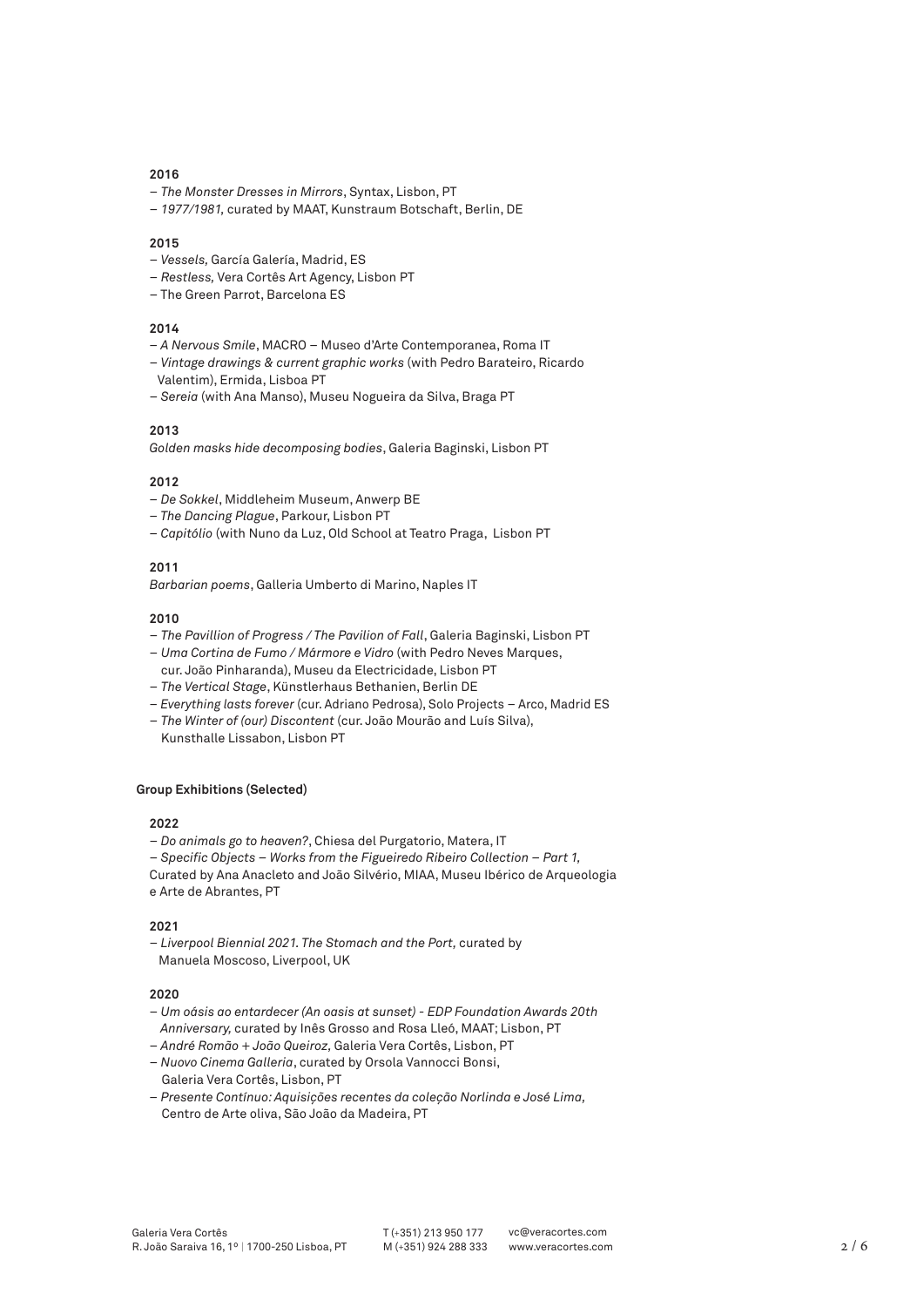- – *La inhalación de un aliento de carbono oceánico,* curated by Cristina Ramos, Etopia Centro de Arte y Tecnología, Zaragoza, ES
- – *The Trouble Is Staying,* curated by Inês Geraldes Cardoso, MeetFactory, Prague, CZ
- – *HYPERMAREMMA. CHAPTER II, Act Two,* curated by Enzo Di Marino and Alberta Romano, Vila Di Lorenzo, Ansedonia, IT
- "Do lugar onde estou já me fui embora", curated by Art Curatorship Degree students of FCSH/NOVA, Galeria Liminare, Lisbon, PT

## **2018**

- *Untitled (How Does It Feel). WALK&TALK Azores,* curated by Luis Silva and
- João Mourão. SolMar Center Avenida Center, Ponta Delgada, Azores, PT – *Arte em São Bento – Coleção António Cachola 2018*, curated by João
- Pinharanda Palácio de São Bento, Lisbon PT
- *You've eaten Roses, now you'll drink the Moon!. Artworks from Leal Rios Foundation Collection,* Forum Arte Braga PT
- Becoming Plant, curated by Borbála Soós, Tenderpixel, London, UK
- Pois eu é um outro. Obras da Coleção Norlinda e José Lima, curated by Miguel Amado, Centro de Artes de Águeda, PT
- *I never thought I'd need so many people*, García Galería, Madrid, SP
- *Untitled (How does it feel)*, Walk&Talk 2018, Azores, PT
- *The pull of a well placed comma*, curated by João Mourão and Luis Silva, MACE Museu de Arte Contemporânea de Elvas, PT
- *Processo alla Natura*, Maria Calderara Showroom, Milan, IT
- *A Preto & Branco na Colecção da Fundação PLMJ*, Sociedade Nacional de Belas Artes, Lisbon, PT
- Variations portugaises, Abbaye Saint André Centre d' art contemporain Meymac, FR

#### **2017**

- *10.000 anos depois entre Vénus e Marte,* curated by João Laia, Galeria Municipal do Porto, PT
- *Quote/unquote. Between appropriation and dialogue*, MAAT, Lisbon, PT
- *FIAC Hors les murs | Cinéphémére* (screening), cur. by Marie Canet, Paris, FR
- *The Lobster Loop*, Monitor Gallery, Lisnon PT
- *Uma Coleção = Um Museu | 2007 2017 | Obras da Coleção António Cachola,* MACE, Elvas, PT
- *Ways of the hand*, MAISTERRAVALBUENA, Lisbon PT
- *Liquid Time. Video works from the collections of Maria & Armando Cabral and CAL CEGO, ARQUIPÉLAGO* - Contemporary Art Center, Azores, PT
- *Utopia/Distopia*, MAAT, Lisbon PT
- *The Sibyl's Gaze Corporality and Transfiguration*, Museu do Oriente, Lisbon, PT
- *Estranhos dias recentes de um tempo menos feliz*, Atelier-Museu
- Júlio Pomar, Lisbon, PT
- *Quote/Unquote*, Galeria Municipal do Porto, MAAT Collection, Oporto, PT

## **2016**

- *Atlas [of the ruins] of Europe,* CentroCentro, Madrid, ES
- – *El mundo guarda la memoria de todos los rastros. CV Colección*, Centro de Arte de Alcobendas, Madrid, ES
- *Magicians' Right Hand,* FUTURA, Prague, Czech Republic
- *Projective Ornament,* García Galería, Madrid, Spain
- *Rinoceronte–Ananás,* Múrias Centeno, Oporto PT
- *Que sais-je?: Livros e Edições de Artista da Coleção Serralves,* curated by Ricardo Nicolau, Museu de Serralves, Oporto PT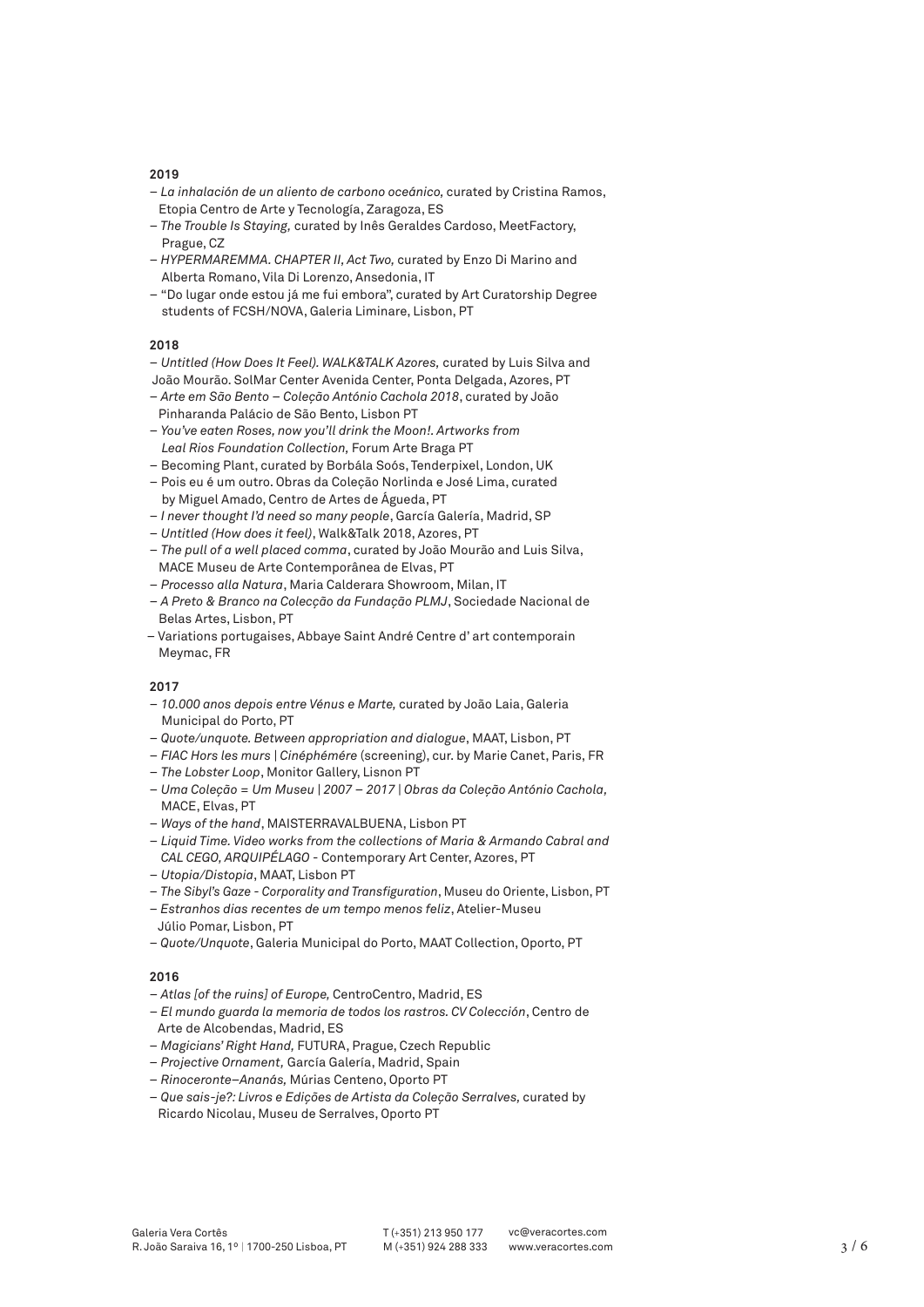- *Sirena*, Galleria Umberto di Marino, Naples IT
- CIDRA DA LUZ ESCOVAL MANSO MENDES ROMÃO SENA, Ar Sólido, Lisbon PT
- *Beauty Codes, order/disorder/chaos (Act II),* curated by Kunsthalle Lissabon, Cura and Fondazione Giuliani, Kunsthalle Lissabon, Lisbon PT
- QUE SAIS-JE? Livres et éditions d'artistes de la collection de la Fondation Serralves, curated by Ricardo Nicolau, CAPC musée d´art contemporain de Bordeux FR
- *Club of Matinee Idolz*, CO2, Torino IT

## **2014**

- *Europe, Europe*, Astrup Fearnley Museet, Oslo NO
- *No Music was Playing*, Instants Chavirés, Montreuil FR
- *Mercadoria Chinesa*, Cristina Guerra Contemporary Art, Lisbon PT

## **2013**

- *Bes Revelação* (cur. Filipa Ramos), Serralves Museum, Porto PT
- – *[szkmr]* (as ATLAS PROJECTOS), Galerie Kamm, Berlin DE
- *A next stopping place called Hearsing*, 98 Weeks / Villa Fleming, Beirut LB
- *Sincronias*, Museo Extremeño e Iberoamericano de Arte Contemporáneo, Badajoz, ES

## **2012**

- *Photo Cairo 5*, Townhouse (cur. Mia Jankowicz), Cairo EG
- *where am I?*, (cur. Lorenzo Bruni), Binnenkant Foundation, Amsterdam NL
- *OS*, AirAnwterpen, Antwerp BE

#### **2011**

- *Bosh Young Talent Show*, Stedelijk Museum, 'S-Hertogenbosch NL
- *Staging the archive*, (cur. Ana Anacleto), Museu de Arte Contemporânea de Elvas PT
- *Como proteger-se do tigre:* (cur. João Mourão, Luís Silva), Bienal de Vila Nova de Cerveira PT
- *What does and what does not belong to words*, Galeria Baginski, Lisboa PT

#### **2010**

- *Às Artes, Cidadãos!* (cur. João Fernandes, Óscar Faria), Serralves Museum, Oporto PT
- *Res Publica* (cur. Helena de Freitas, Leonor Nazaré), Fundação Calouste Gulbenkian, Lisbon PT
- *A Culpa não é Minha* (cur. Eric Corne), Museu Berardo, Lisbon PT
- *Constructing History: The Future Life of the Past* (cur. João Mourão and Luís Silva), Convento de Cristo, Tomar PT
- *The horizon line is here Tornare per partire* (cur. Lorenzo Bruni), Galleria Umberto di Marino, Naples IT

#### **2009**

- *On the Razor's Edge* (cur. Pablo Florez), Galeria Heinrich Ehrhardt, Madrid ES
- *O Sol Morre Cedo*, Pavilhão Branco Museu da Cidade, Lisbon PT
- – *Democracy among Tyrants*, Galeria Pedro Cera, Lisbon PT
- *Jenseits*, En Blaco Projektraum, Berlin DE
- *Drawings A-Z* (cur. by Adriano Pedrosa), Pavilhão Preto Museu da Cidade, Lisbon PT

#### **2008**

- *Tracção*, Artecontempo, Lisbon PT
- *Desenho Projectos Editoriais* (as Atlas Projectos), Fundação Carmona e Costa, Lisbon PT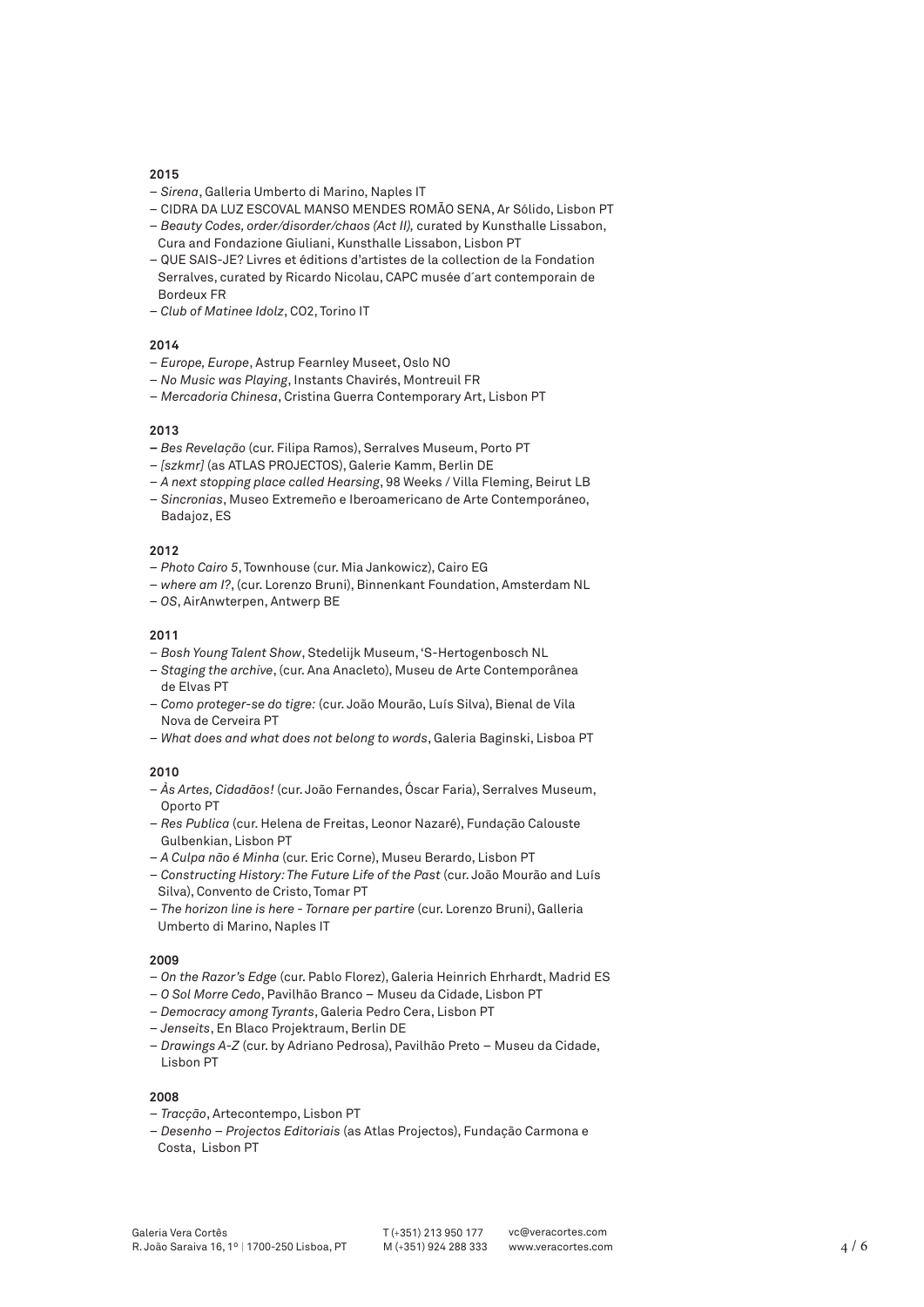- *A River Ain't Too Much to Love*, Spike Island Art Center, Bristol UK
- *Places for Heroes* (cur. Lorenzo Bruni), Vianuova Arte Contemporanea, Florence IT
- *Eurasia*, Casa-Museu Anastácio Gonçalves, Lisbon PT
- *Ocorrência*, Galeria Baginski, Lisbon PT

- *EDP New Artists Award* (cur. Delfim Sardo, João Pinharanda, Nuno Crespo), Central do Freixo, Oporto PT
- *Antes que a Produção Cesse*, Espaço Avenida, Lisbon PT

### **Other Projects**

#### **2010**

Co-Curator of the Exhibition *Anti-Totem*, Galeria Quadrum, Lisbon PT (with the participation of Diogo Evangelista, Eduardo Guerra, Nadir Afonso, Christiano Cruz, Leopoldo de Almeida, among others)

#### **2009**

Co-Curator of the exhibition cycle *ESTATES-GENERAL*, Arte Contempo Lisbon, PT (with the participation Asier Mendizabal, Hugo Canoilas, Rossella Biscotti, Marcelvs L, Martin Beck, Ryan Foerster, António Bolota, Invernomuto, Anton Vodokle, among others)

#### **Since 2007**

Co-editor of *ATLAS PROJECTOS* (with Gonçalo Sena and Nuno da Luz / www.atlasprojectos.net)

#### **Bibliography (Selected)**

ROMÃO, André; LAPA, Pedro, *Fauna*, published by Hatje Cantz, 2019 ROMÃO, André, READER #2, ed. Rosa Lléo, published by The Green Parrot, 2015 ROMÃO, André, *Perspex, Marble, Bone.*, ed. André Romão, ATLAS PROJECTOS, Luis Silva, in partnership with Astrup Fearnley Museet, 2014 NEVES MARQUES, Pedro; ROMÃO, André, *Anti-Totem*, ed. C. M. Lisboa 2011 FERNANDES João; HOLMES Brian, FERRARI Frederico et al. *Às Artes Cidadãos Cidadãos*, ed. Fundação de Serralves, Porto 2010 NAZARÉ, Leonor; GROYS, Boris; COHN, Danièle e tal., *Res Publica*, ed. Fundação Calouste Gulbenkian, Lisboa 2010 BLUMENSTEIN, Ellen; ROMÃO, André, *The Vertical Stage*, ed. Kunstlerhaus Bethanien, Berlin 2010 MESTRE, Marta, *O Sol Morre Cedo*, Edição CML, Lisboa 2009 PEDROSA, Adriano, *Drawings A-Z*, Edition CML, Lisbon 2008 GUARDA Diniz (ed.) ; LAPA, Pedro, *Videoarte e Filme de Arte e Ensaio em Portugal*, Associação Número, Lisbon 2008 CRESPO Nuno; PINHARANDA, João; SARDO, Delfim, *Prémio EDP Novos Artistas*, Almedina, Coimbra 2008 CARVALHO, Isabel; NORA, Pedro, *River Avon*, Braço de Ferro, Oporto 2008